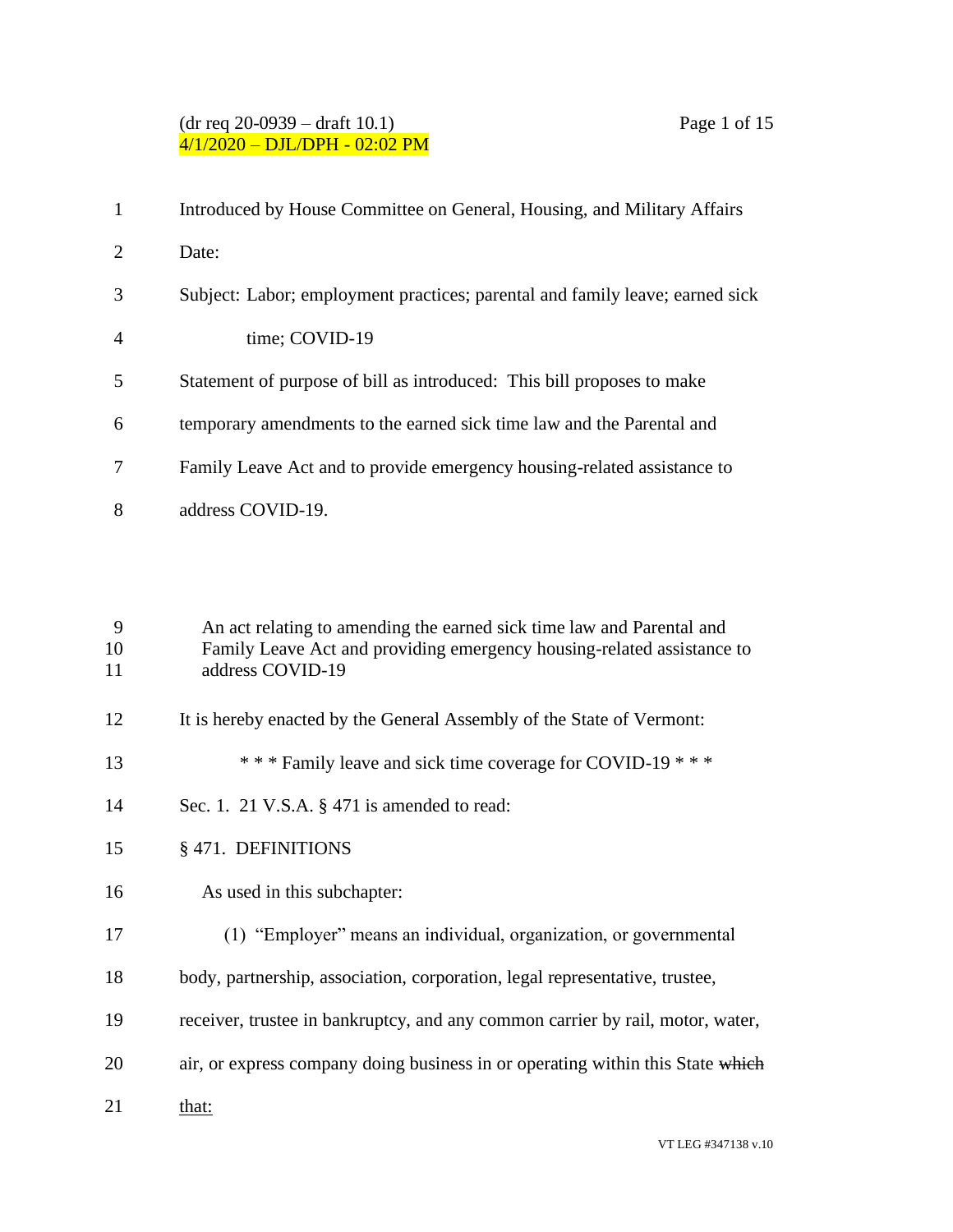### (dr req 20-0939 – draft 10.1) Page 2 of 15 4/1/2020 – DJL/DPH - 02:02 PM

| $\mathbf{1}$   | $(A)$ for the purposes of parental leave employs 10 or more                   |
|----------------|-------------------------------------------------------------------------------|
| $\overline{2}$ | individuals who are employed for an average of at least 30 hours per week     |
| 3              | during a year and:                                                            |
| 4              | (B) for the purposes of family leave employs 15 or more individuals           |
| 5              | for an average of at least 30 hours per week during a year; and               |
| 6              | (C) for the purposes of family leave taken in relation to COVID-19            |
| 7              | employs five or more individuals for an average of at least 30 hours per week |
| 8              | during the year.                                                              |
| 9              | (2) "Employee" means a person who, in consideration of direct or              |
| 10             | indirect gain or profit, has been continuously employed by the same employer  |
| 11             | for a period of one year for an average of at least 30 hours per week.        |
| 12             | (3) "Family leave" means a leave of absence from employment by an             |
| 13             | employee who works for an employer which employs 15 or more individuals       |
| 14             | who are employed for an average of at least 30 hours per week during the year |
| 15             | for one of the following reasons:                                             |
| 16             | (A) the serious illness of the employee; $\theta$                             |
| 17             | (B) the serious illness of the employee's child, stepchild or ward who        |
| 18             | lives with the employee, foster child, parent, spouse, or parent of the       |
| 19             | employee's spouse;                                                            |
| 20             | (C) a request from a medical professional, local health official, or the      |

21 Commissioner of Health that the employee be isolated or quarantined as a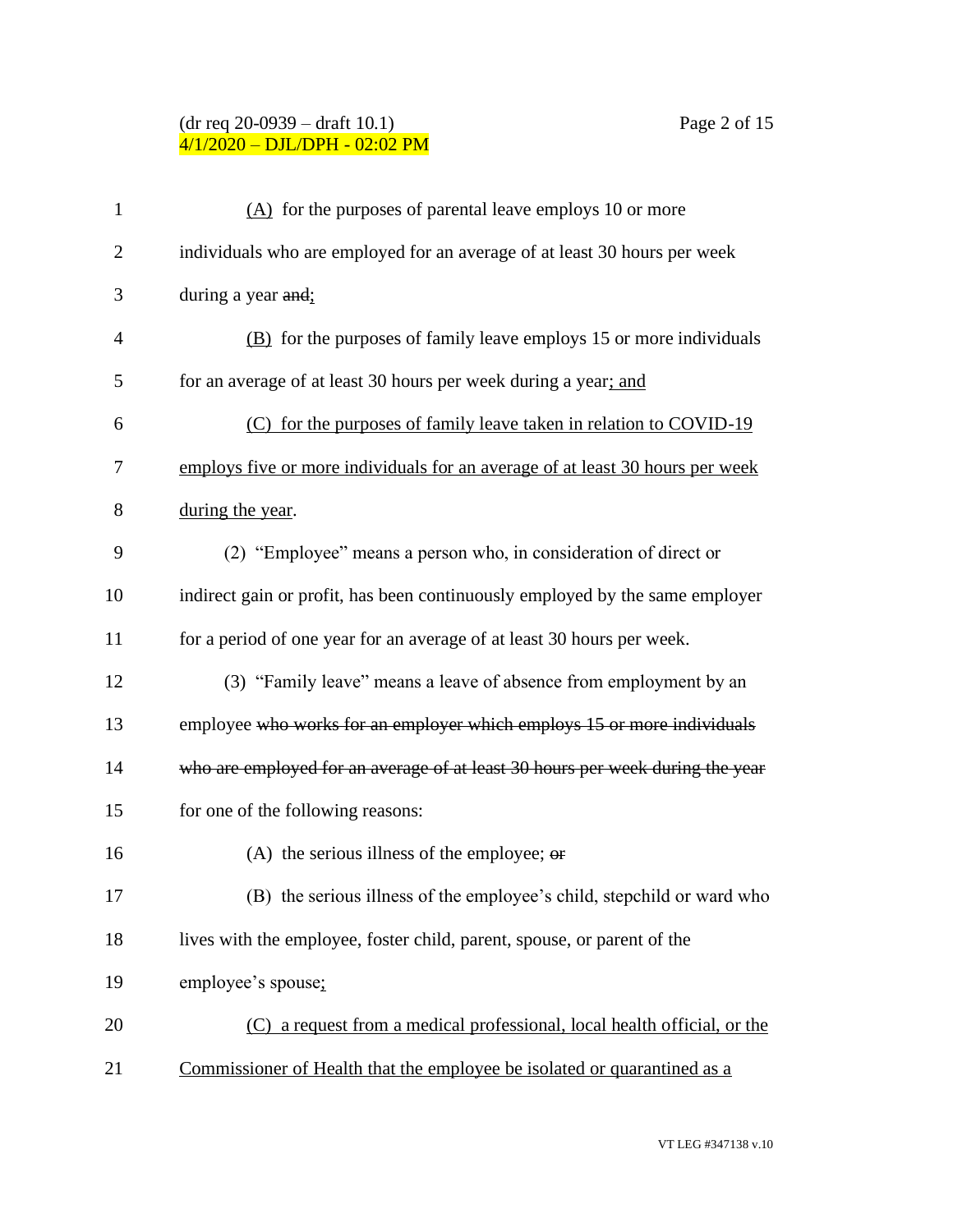## (dr req 20-0939 – draft 10.1) Page 3 of 15 4/1/2020 – DJL/DPH - 02:02 PM

| $\mathbf{1}$   | result of COVID-19, regardless of whether the employee has been diagnosed    |
|----------------|------------------------------------------------------------------------------|
| $\overline{2}$ | with COVID-19.                                                               |
| 3              | * * *                                                                        |
| $\overline{4}$ | (5) "Serious illness" means an accident, disease, or physical or mental      |
| 5              | condition that:                                                              |
| 6              | (A) poses imminent danger of death;                                          |
| 7              | (B) requires inpatient care in a hospital; or                                |
| 8              | (C) requires continuing in-home care under the direction of a                |
| 9              | physician.                                                                   |
| 10             | Sec. 2. 21 V.S.A. § 472 is amended to read:                                  |
| 11             | § 472. LEAVE                                                                 |
| 12             | (a) During any 12-month period, an employee shall be entitled to take        |
| 13             | unpaid leave for a period not to exceed 12 weeks:                            |
| 14             | * * *                                                                        |
| 15             | (2) for family leave, for either:                                            |
| 16             | $(A)$ the serious illness of the employee or the employee's child,           |
| 17             | stepchild or ward of the employee who lives with the employee, foster child, |
| 18             | parent, spouse, or parent of the employee's spouse; or                       |
| 19             | (B) a request from a medical professional, local health official, or the     |
| 20             | Commissioner of Health that the employee be isolated or quarantined as a     |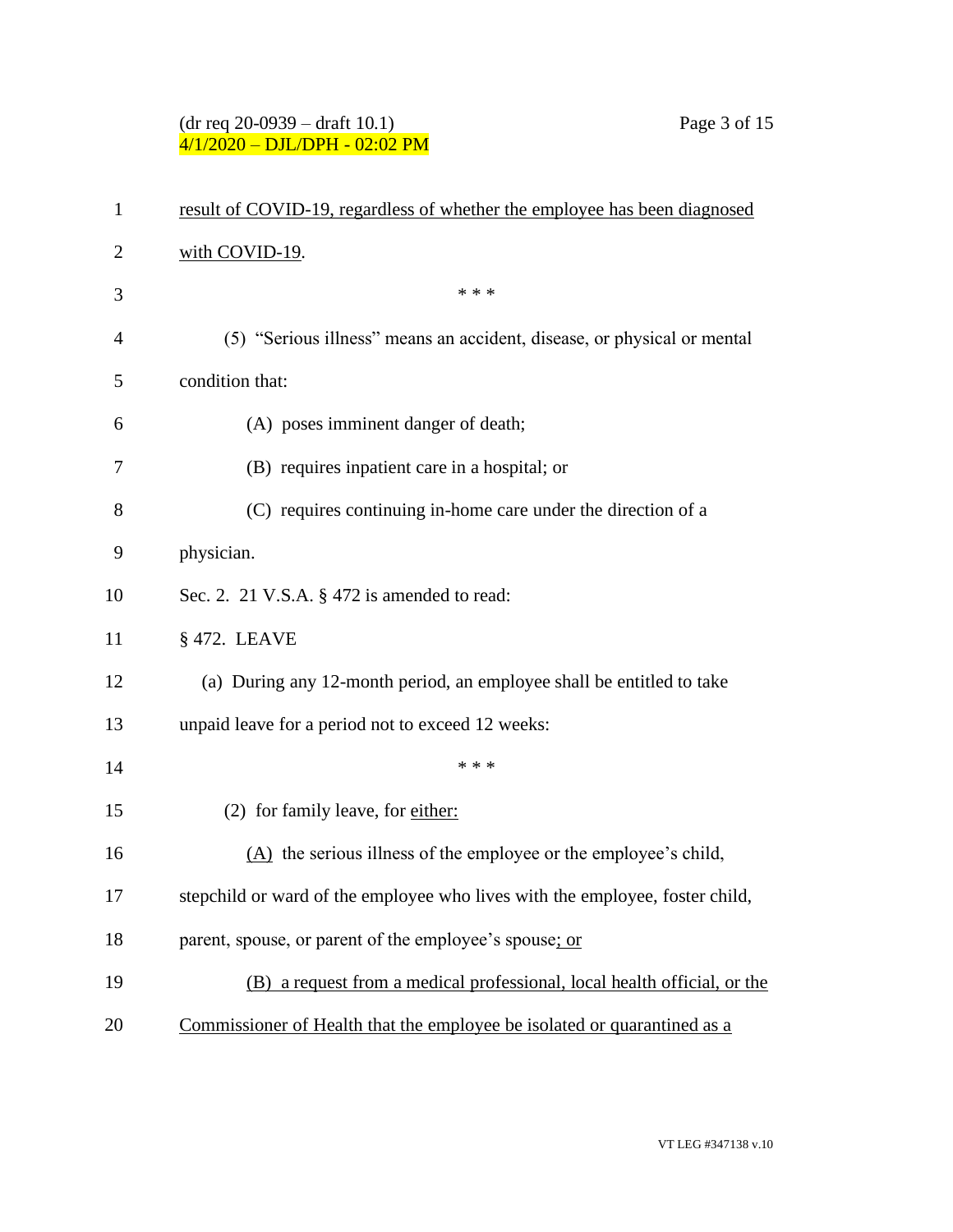## (dr req 20-0939 – draft 10.1) Page 4 of 15 4/1/2020 – DJL/DPH - 02:02 PM

| $\mathbf{1}$   | result of COVID-19, regardless of whether the employee has been diagnosed          |
|----------------|------------------------------------------------------------------------------------|
| $\overline{2}$ | with COVID-19.                                                                     |
| 3              | * * *                                                                              |
| $\overline{4}$ | Sec. 3. 21 V.S.A. § 483 is amended to read:                                        |
| 5              | §483. USE OF EARNED SICK TIME                                                      |
| 6              | (a) An employee may use earned sick time accrued pursuant to section 482           |
| 7              | of this subchapter for any of the following reasons:                               |
| 8              | (1) The employee is ill or injured.                                                |
| 9              | (2) The employee obtains professional diagnostic, preventive, routine, or          |
| 10             | therapeutic health care.                                                           |
| 11             | (3) The employee cares for a sick or injured parent, grandparent, spouse,          |
| 12             | child, brother, sister, parent-in-law, grandchild, or foster child, including      |
| 13             | helping that individual obtain diagnostic, preventive, routine, or therapeutic     |
| 14             | health treatment, or accompanying the employee's parent, grandparent, spouse,      |
| 15             | or parent-in-law to an appointment related to his or her long-term care.           |
| 16             | * * *                                                                              |
| 17             | (5) The employee cares for a parent, grandparent, spouse, child, brother,          |
| 18             | sister, parent-in-law, grandchild, or foster child, because the school or business |
| 19             | where that individual is normally located during the employee's workday is         |
| 20             | closed for public health or safety reasons.                                        |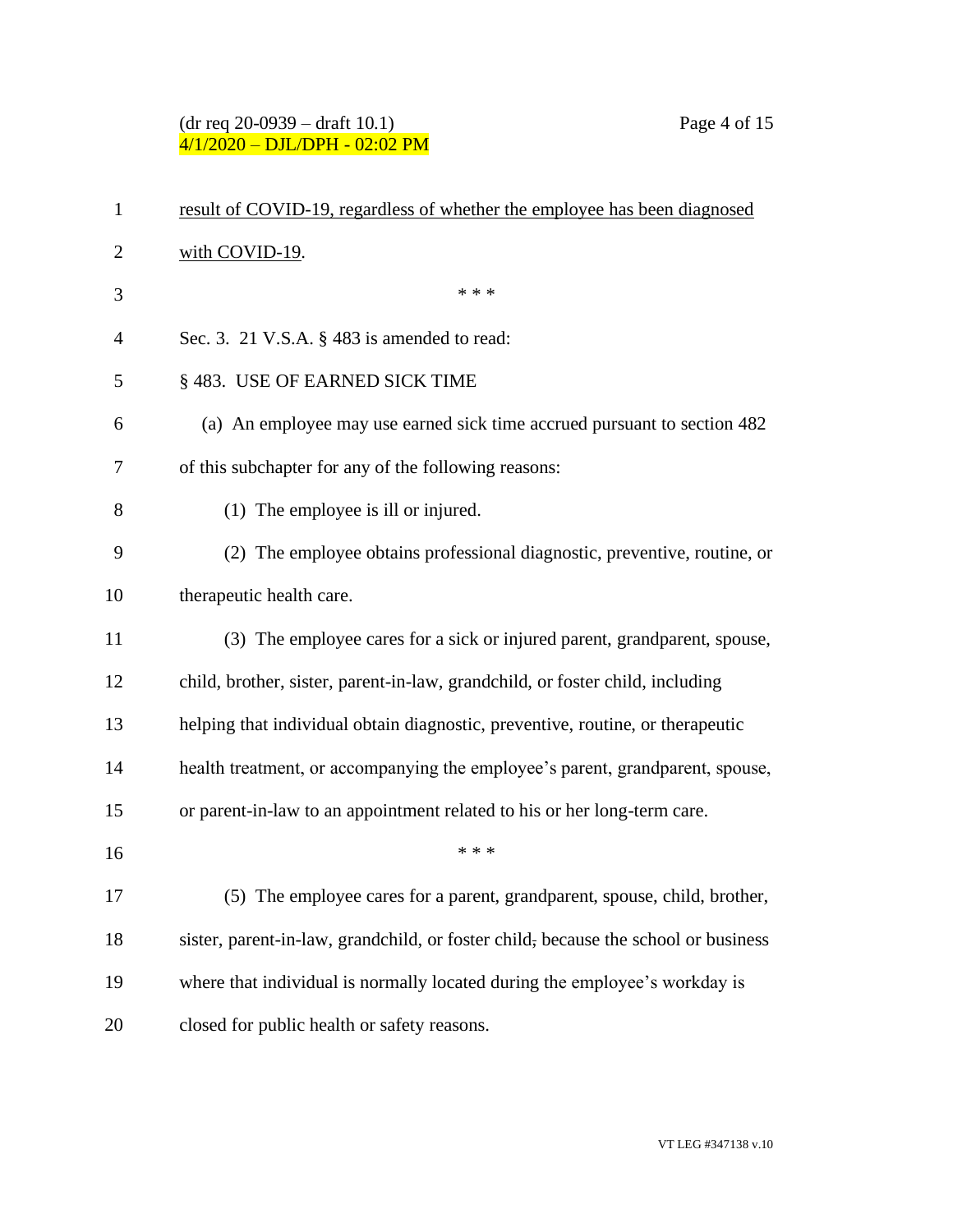### (dr req 20-0939 – draft 10.1) Page 5 of 15 4/1/2020 – DJL/DPH - 02:02 PM

| $\mathbf{1}$ | (6) The employee is isolated or quarantined because of COVID-19                  |
|--------------|----------------------------------------------------------------------------------|
| 2            | pursuant to a request from a medical professional, local health official, or the |
| 3            | Commissioner of Health, regardless of whether the employee has been              |
| 4            | diagnosed with COVID-19.                                                         |
| 5            | * * *                                                                            |
| 6            | (c) An employer may limit the amount of earned sick time accrued                 |
| 7            | pursuant to section 482 of this subchapter that an employee may use to:          |
| 8            | $(1)$ from January 1, 2017 until December 31, 2018, no more than 24              |
| 9            | hours in a 12-month period; and                                                  |
| 10           | (2) after December 31, 2018, no more than 40 hours in a 12-month                 |
| 11           | period.                                                                          |
| 12           | * * *                                                                            |
| 13           | *** Repeals ***                                                                  |
| 14           | Sec. 4. 21 V.S.A. $\S$ 471 is amended to read:                                   |
| 15           | § 471. DEFINITIONS                                                               |
| 16           | As used in this subchapter:                                                      |
| 17           | (1) "Employer" means an individual, organization, or governmental                |
| 18           | body, partnership, association, corporation, legal representative, trustee,      |
| 19           | receiver, trustee in bankruptcy, and any common carrier by rail, motor, water,   |
| 20           | air, or express company doing business in or operating within this State that:   |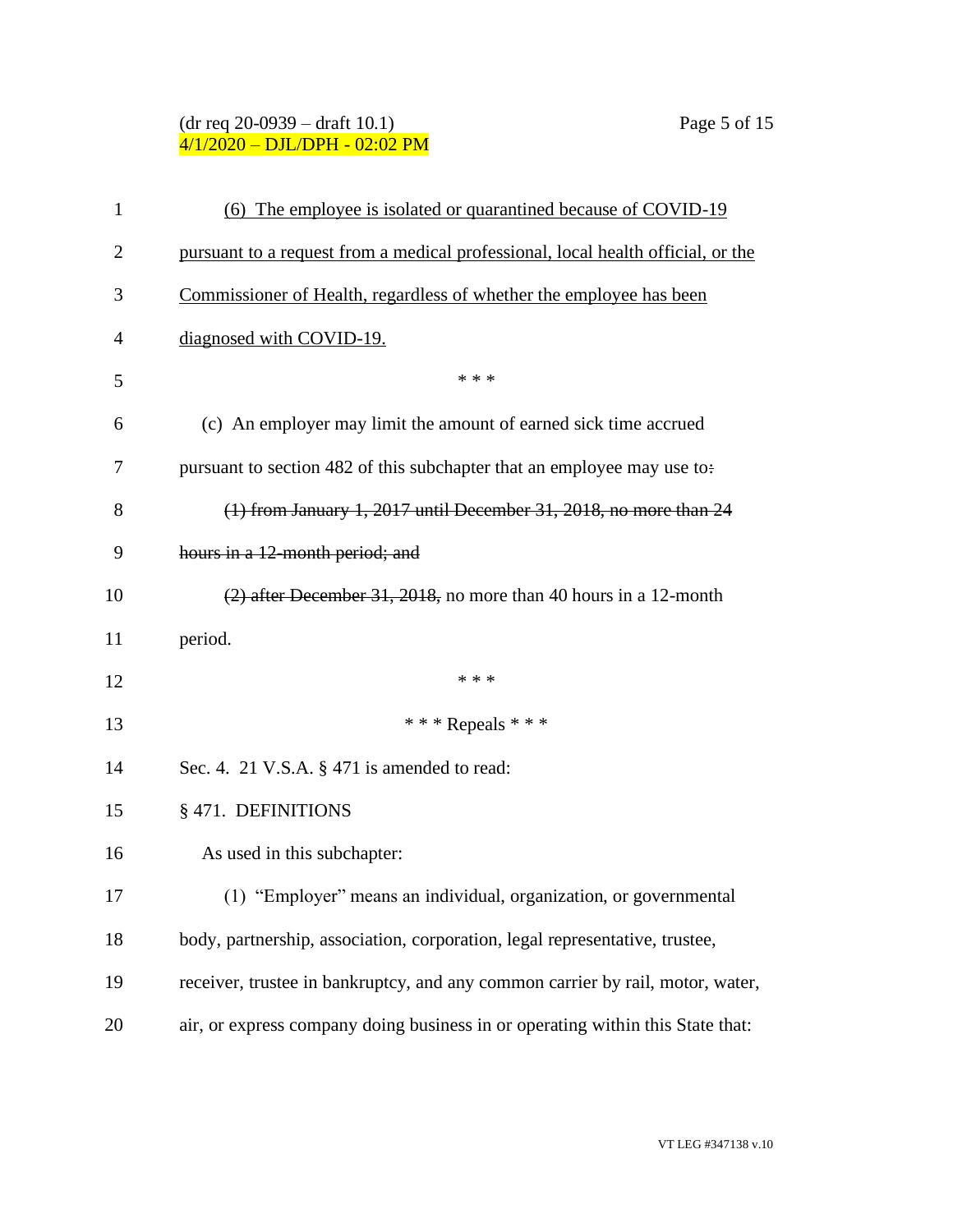#### (dr req 20-0939 – draft 10.1) Page 6 of 15 4/1/2020 – DJL/DPH - 02:02 PM

| $\mathbf{1}$   | (A) for the purposes of parental leave employs 10 or more                     |
|----------------|-------------------------------------------------------------------------------|
| $\overline{c}$ | individuals who are employed for an average of at least 30 hours per week     |
| 3              | during a year; and                                                            |
| 4              | (B) for the purposes of family leave employs 15 or more individuals           |
| 5              | for an average of at least 30 hours per week during a year; and               |
| 6              | (C) for the purposes of family leave taken in relation to COVID-19            |
| 7              | employs five or more individuals for an average of at least 30 hours per week |
| 8              | during the year.                                                              |
| 9              | * * *                                                                         |
| 10             | (3) "Family leave" means a leave of absence from employment by an             |
| 11             | employee for one of the following reasons:                                    |
| 12             | (A) the serious illness of the employee; $or$                                 |
| 13             | (B) the serious illness of the employee's child, stepchild or ward who        |
| 14             | lives with the employee, foster child, parent, spouse, or parent of the       |
| 15             | employee's spouse;                                                            |
| 16             | (C) a request from a medical professional, local health official, or the      |
| 17             | Commissioner of Health that the employee be isolated or quarantined as a      |
| 18             | result of COVID-19, regardless of whether the employee has been diagnosed     |
| 19             | with COVID-19.                                                                |
| 20             | * * *                                                                         |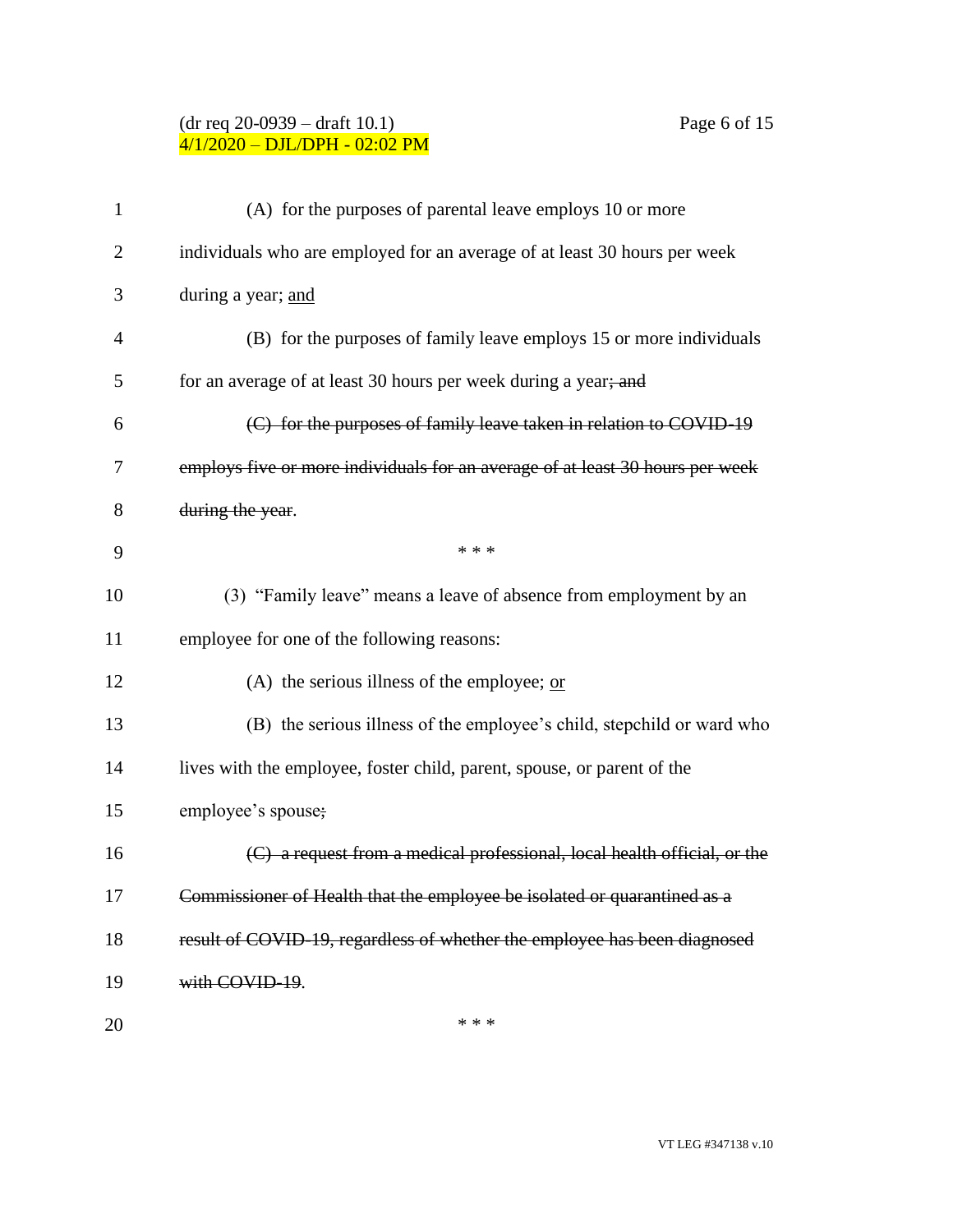# (dr req 20-0939 – draft 10.1) Page 7 of 15 4/1/2020 – DJL/DPH - 02:02 PM

| $\mathbf{1}$ | Sec. 5. 21 V.S.A. § 472 is amended to read:                                  |
|--------------|------------------------------------------------------------------------------|
| 2            | § 472. LEAVE                                                                 |
| 3            | (a) During any 12-month period, an employee shall be entitled to take        |
| 4            | unpaid leave for a period not to exceed 12 weeks:                            |
| 5            | * * *                                                                        |
| 6            | $(2)$ for family leave, for either:                                          |
| 7            | $(A)$ the serious illness of the employee or the employee's child,           |
| 8            | stepchild or ward of the employee who lives with the employee, foster child, |
| 9            | parent, spouse, or parent of the employee's spouse; or                       |
| 10           | (B) a request from a medical professional, local health official, or the     |
| 11           | Commissioner of Health that the employee be isolated or quarantined as a     |
| 12           | result of COVID-19, regardless of whether the employee has been diagnosed    |
| 13           | with COVID-19.                                                               |
| 14           | * * *                                                                        |
| 15           | Sec. 6. 21 V.S.A. $\S$ 483(a)(6) is amended to read:                         |
| 16           | $(6)$ [Repealed.]                                                            |
| 17           | * * * Housing-Related Assistance * * *                                       |
| 18           | Sec. 7. APPROPRIATION                                                        |
| 19           | The amount of \$5,000,000.00 is appropriated from the General Fund to the    |
| 20           | Department of Children and Families to provide emergency housing-related     |
| 21           | assistance pursuant to Sec. 8. of this act.                                  |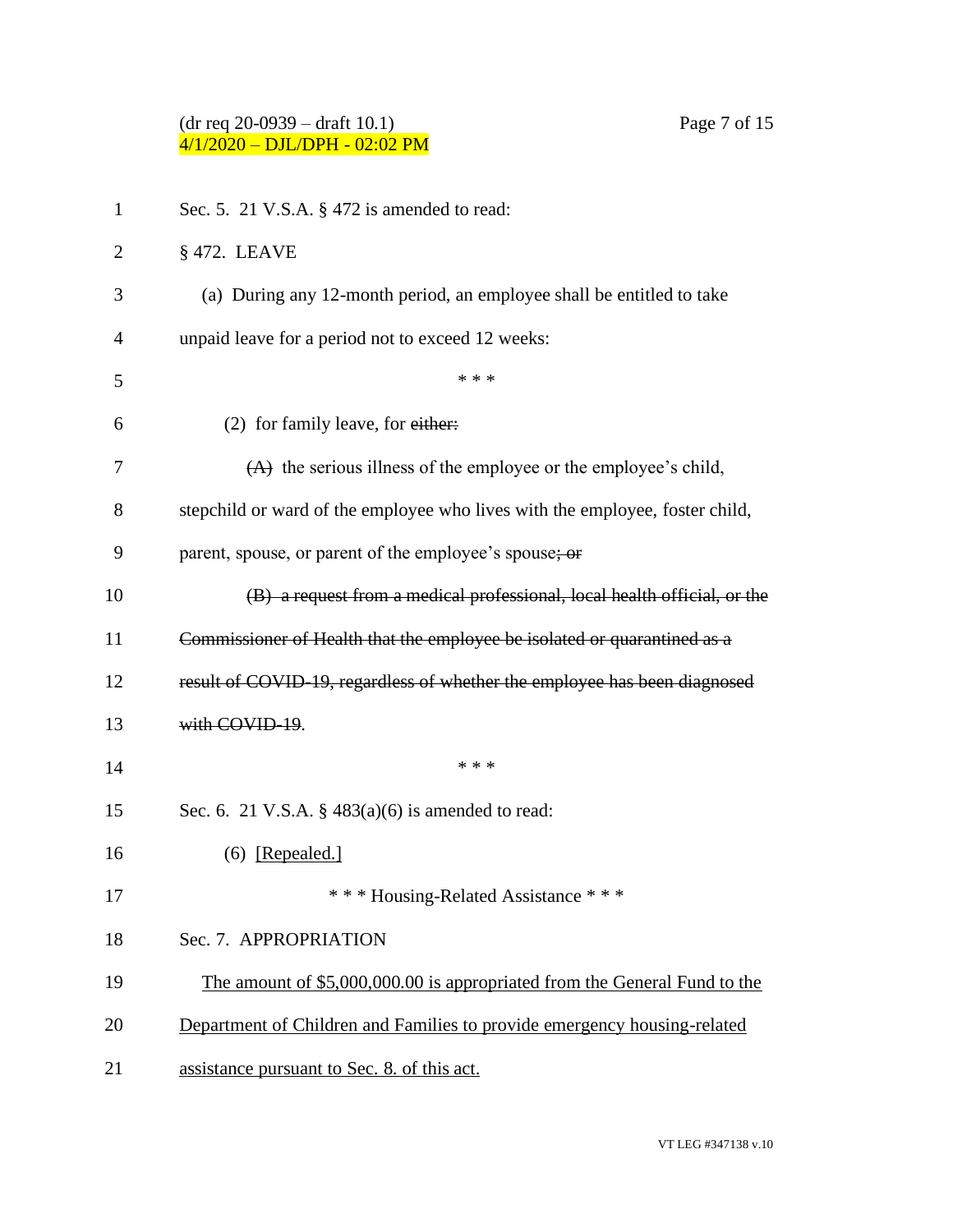# (dr req 20-0939 – draft 10.1) Page 8 of 15 4/1/2020 – DJL/DPH - 02:02 PM

| $\mathbf{1}$   | Sec. 8. DEPARTMENT OF CHILDREN AND FAMILIES; DEPARTMENT                       |
|----------------|-------------------------------------------------------------------------------|
| $\overline{2}$ | OF HOUSING AND COMMUNITY DEVELOPMENT;                                         |
| 3              | <b>EMERGENCY HOUSING ASSISTANCE</b>                                           |
| $\overline{4}$ | (a) The Department of Children and Families, in coordination with the         |
| 5              | Department of Housing and Community Development, the Vermont Housing          |
| 6              | and Conservation Board, and other appropriate partners as necessary, shall    |
| 7              | adopt policies and procedures to administer funding for housing-related       |
| 8              | emergency relief that is specifically necessitated by the spread of COVID-19, |
| 9              | including:                                                                    |
| 10             | (1) housing search and placement;                                             |
| 11             | (2) housing stability case management;                                        |
| 12             | (3) landlord-tenant mediation;                                                |
| 13             | (4) follow-up and supportive services to maintain housing;                    |
| 14             | (5) financial assistance for security deposits and rental payments;           |
| 15             | $(6)$ rental arrears;                                                         |
| 16             | (7) short-term rental assistance; and                                         |
| 17             | (8) the purchase or lease of existing housing units for purposes of           |
| 18             | isolation or quarantine related to COVID-19.                                  |
| 19             | (b) The Department of Children and Families shall:                            |
| 20             | (1) develop a process for outreach to community partners, landlords, and      |
| 21             | tenants;                                                                      |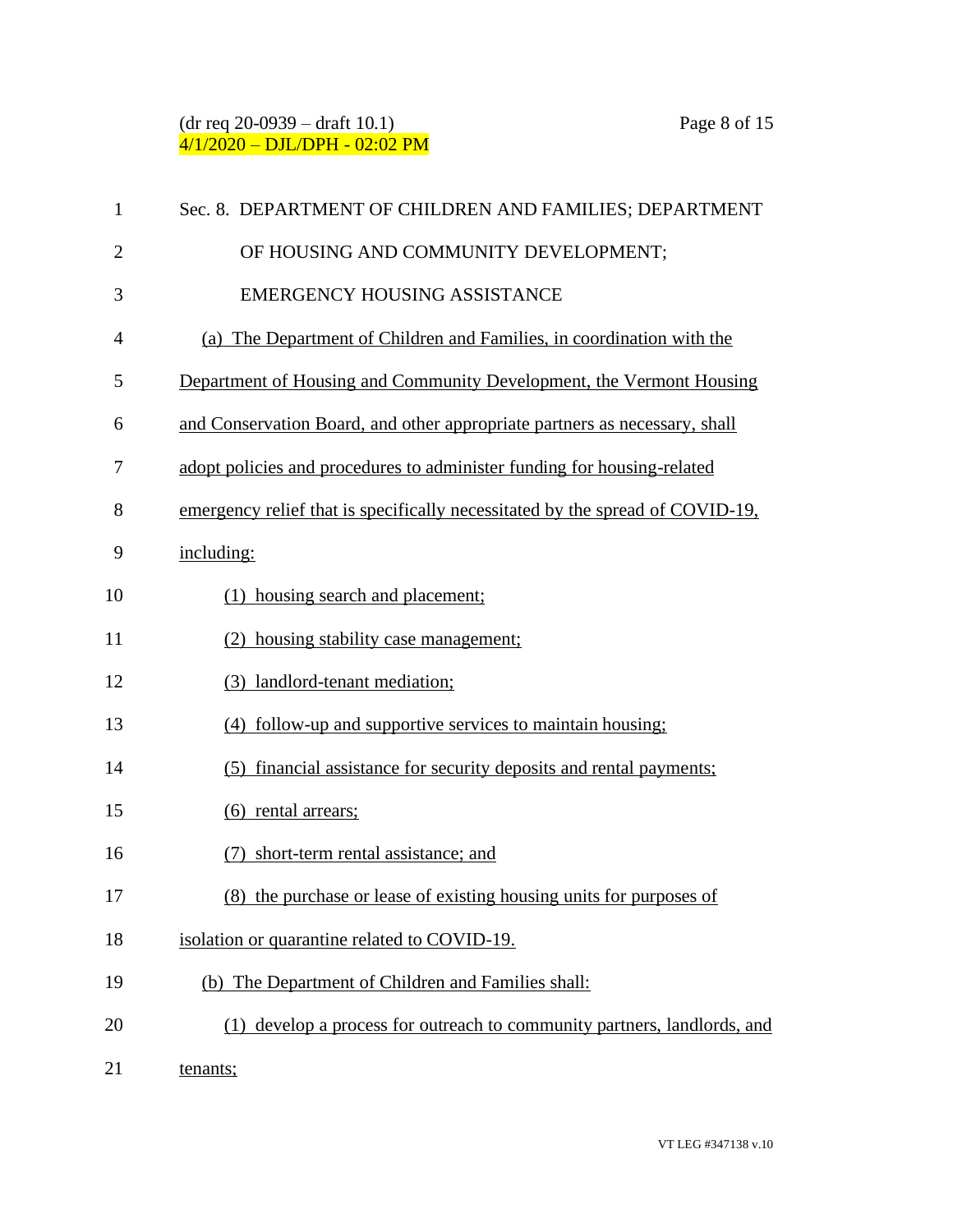## (dr req 20-0939 – draft 10.1) Page 9 of 15 4/1/2020 – DJL/DPH - 02:02 PM

| $\mathbf{1}$   | (2) develop an expedited application process for emergency relief;           |
|----------------|------------------------------------------------------------------------------|
| $\overline{2}$ | (3) develop criteria for prioritizing emergency funding based on the         |
| 3              | income of applicants, projected duration and severity of the individual and  |
| $\overline{4}$ | Statewide need for assistance, and other relevant factors the Department     |
| 5              | identifies in its discretion.                                                |
| 6              | (c) The Department of Children and Families shall maintain adequate          |
| 7              | records and data concerning funding it provides pursuant to this section and |
| 8              | make that information available to the General Assembly as requested.        |
| 9              | (d) The Department of Children and Families and the Department of            |
| 10             | Housing and Community Development shall provide information, technical       |
| 11             | assistance, and necessary guidance to homeless shelters, community housing   |
| 12             | partners, and landlord and tenant associations concerning the resources and  |
| 13             | requirements of this act, as well as relevant existing resources.            |
| 14             | *** Ejectment and Foreclosure Actions ***                                    |
| 15             | Sec. 9. LANDLORDS AND TENANTS; HOUSING LENDERS;                              |
| 16             | TEMPORARY HOUSING-RELATED MORATORIA                                          |
| 17             | (a) <b>Definitions.</b> As used in this section:                             |
| 18             | (1) "Emergency period" means the period beginning with the                   |
| 19             | Governor's declaration of a state of emergency on March 13, 2020 arising     |
| 20             | from COVID-19 and ending 30 days after the Governor terminates the state of  |
| 21             | emergency by declaration.                                                    |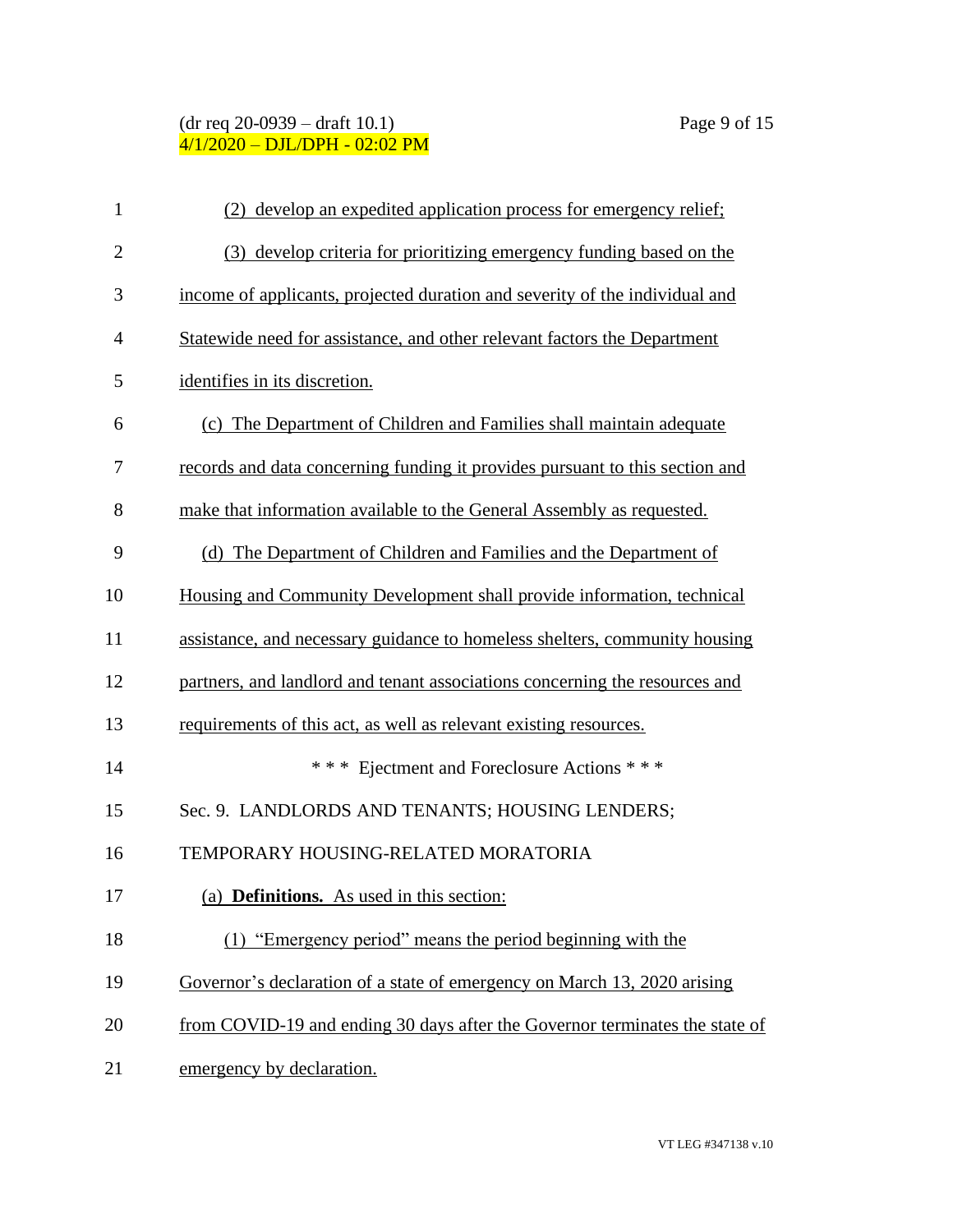## (dr req 20-0939 – draft 10.1) Page 10 of 15 4/1/2020 – DJL/DPH - 02:02 PM

| $\mathbf{1}$   | (2) "Foreclosure" means a foreclosure action brought under 12 V.S.A.                |
|----------------|-------------------------------------------------------------------------------------|
| $\overline{2}$ | chapter 172 against a dwelling house, as defined in 12 V.S.A. § 4931(2).            |
| 3              | (b) Duties. This section does not:                                                  |
| $\overline{4}$ | (1) relieve a tenant of the obligation to pay rent pursuant to 9 V.S.A. $\S$        |
| 5              | 4455;                                                                               |
| 6              | (2) relieve a tenant in a pending ejectment action of the obligation to pay         |
| 7              | <u>rent into court pursuant to an existing order pursuant to 12 V.S.A. § 4853a;</u> |
| 8              | (3) relieve a borrower under a residential loan agreement of the                    |
| 9              | obligation to make timely payments pursuant to the terms of the loan                |
| 10             | agreement; or                                                                       |
| 11             | (4) abrogate a court's ability to act in an emergency pursuant to                   |
| 12             | Administrative Order 49 issued by the Vermont Supreme Court, as amended.            |
| 13             | (c) Pending foreclosure and ejectment actions.                                      |
| 14             | (1) Upon the effective date of this act all pending actions for ejectment           |
| 15             | under 12 V.S.A. chapter 169, actions for foreclosure under 12 V.S.A. chapter        |
| 16             | 172, and outstanding orders in those actions are stayed until the end of the        |
| 17             | emergency period.                                                                   |
| 18             | (2) A Court of this State, before which is any matter stayed pursuant to            |
| 19             | subdivision (1) of this subsection, shall issue any necessary orders and provide    |
| 20             | notice to the parties of the stay not later than five days after the effective date |
| 21             | of this act.                                                                        |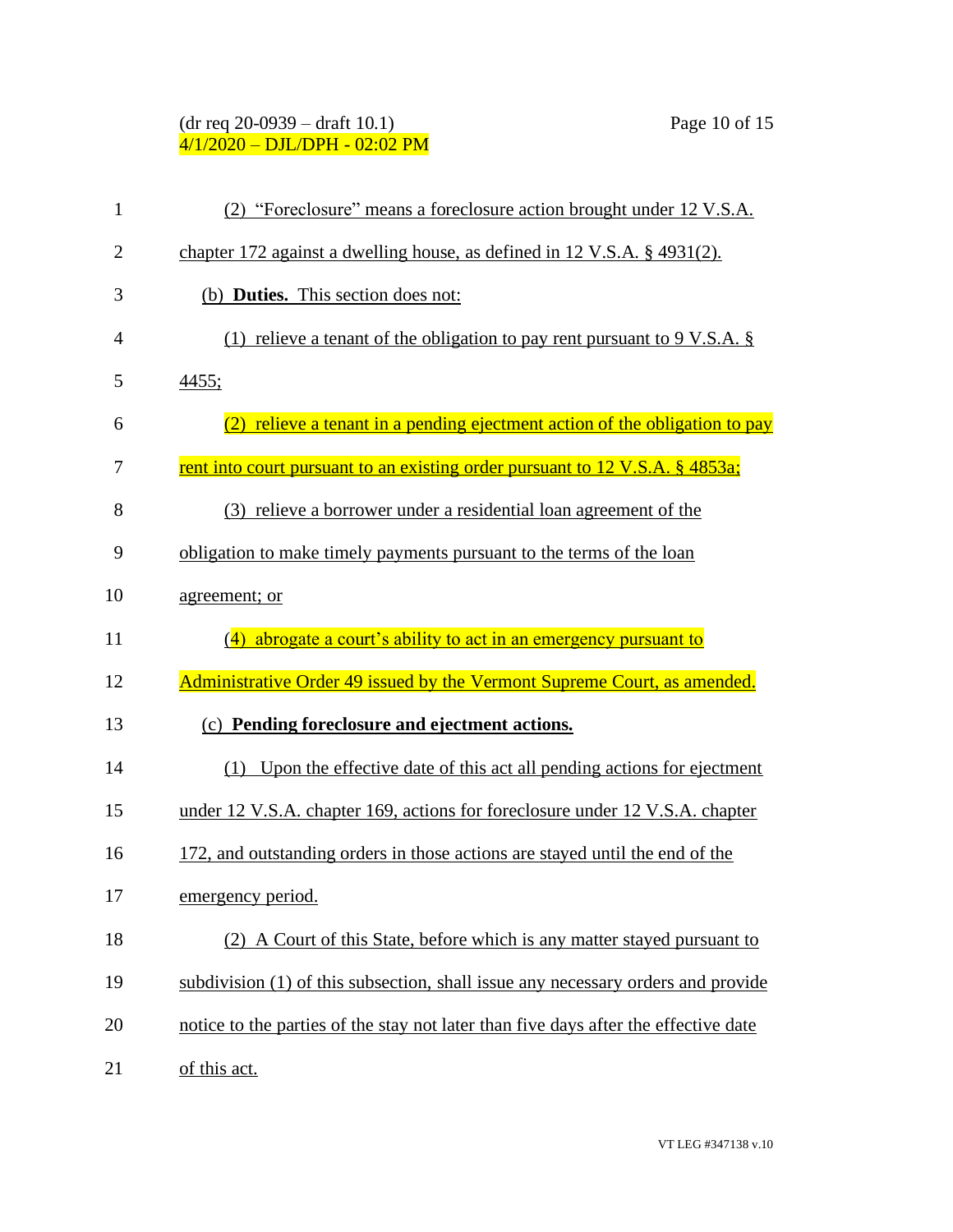## (dr req 20-0939 – draft 10.1) Page 11 of 15 4/1/2020 – DJL/DPH - 02:02 PM

| $\mathbf{1}$   | (d) New foreclosure and ejectment actions. During the emergency                  |
|----------------|----------------------------------------------------------------------------------|
| $\overline{2}$ | period, a landlord may commence an ejectment action pursuant to 9 V.S.A.         |
| 3              | chapter 137 and 12 V.S.A. chapter 169, and a residential mortgage lender may     |
| $\overline{4}$ | commence a foreclosure action pursuant to 12 V.S.A. chapter 172, subject to      |
| 5              | the following:                                                                   |
| 6              | (1) The plaintiff may commence the action only by filing with the Civil          |
| 7              | Division of the Superior Court and not by service pursuant to V.R.C.P 3.         |
| 8              | (2) The Court shall stay the action as of the date of filing until the end of    |
| 9              | the emergency period.                                                            |
| 10             | (3) The plaintiff shall not attempt to serve, and a sheriff or constable         |
| 11             | shall not serve, any civil process.                                              |
| 12             | (4) The deadline for completing service of process pursuant to V.R.C.P.          |
| 13             | 3 is 60 days after the emergency period ends.                                    |
| 14             | (e) Writs of possession not yet issued. During the emergency period a            |
| 15             | court shall not issue a writ of possession:                                      |
| 16             | $(1)$ in an ejectment action:                                                    |
| 17             | (A) pursuant to 12 V.S.A. $\S$ 4853a(h) because a tenant failed to pay           |
| 18             | rent into court; or                                                              |
| 19             | (B) pursuant to 12 V.S.A. § 4854 if the court has entered judgment in            |
| 20             | favor of the plaintiff but did not issue a writ of possession with the judgment; |
| 21             | <b>or</b>                                                                        |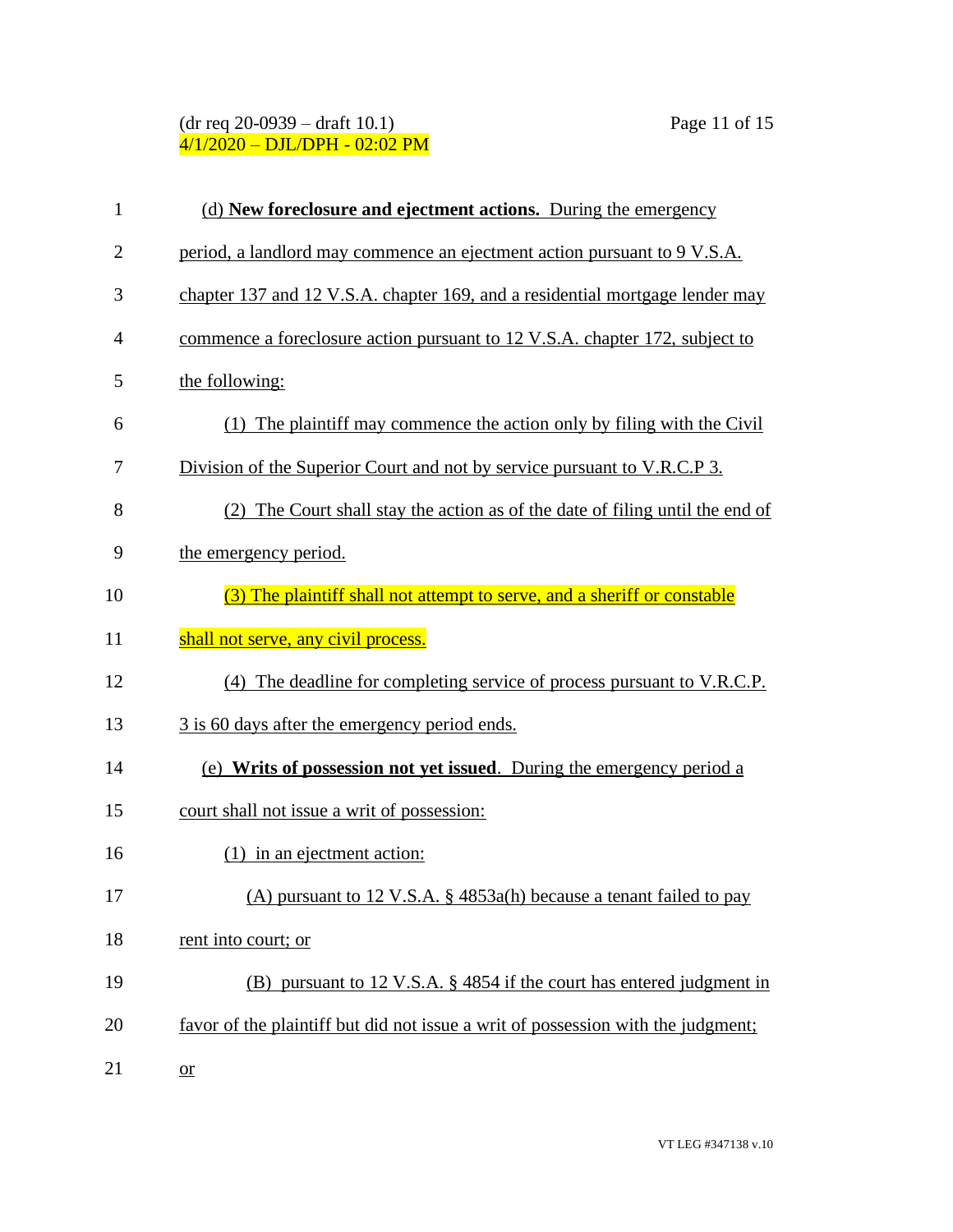## (dr req 20-0939 – draft 10.1) Page 12 of 15 4/1/2020 – DJL/DPH - 02:02 PM

| $\mathbf{1}$   | (2) in a strict foreclosure action pursuant to 12 V.S.A. $\S$ 4941(e) because    |
|----------------|----------------------------------------------------------------------------------|
| $\overline{c}$ | the property is not redeemed; or                                                 |
| 3              | $(3)$ in an action for foreclosure by judicial sale pursuant to 12 V.S.A. §      |
| 4              | 4946(d) upon expiration of all periods of redemption.                            |
| 5              | (f) Writs of possession already issued.                                          |
| 6              | (1) Following a judgment in an ejectment action or foreclosure action:           |
| 7              | (A) If the defendant was served a writ of possession was issued not              |
| 8              | more than 60 days prior to the effective date of this act:                       |
| 9              | (i) after the Governor's termination of the state of emergency by                |
| 10             | declaration, the plaintiff shall serve or serve again the writ and the plaintiff |
| 11             | shall be restored to possession no sooner than 14 days after service. the        |
| 12             | Governor's termination of the state of emergency by declaration and the sheriff  |
| 13             | or constable shall not be required to re-serve the writ of possession; and       |
| 14             | (ii)                                                                             |
| 15             | If the execution date of a served the writ falls within the                      |
| 16             | declaration of emergency, the sheriff or constable who served the writ shall     |
| 17             | provide written notice of the delay to the defendant.                            |
| 18             | (B) If a writ of possession was issued by the court but not yet served,          |
| 19             | the sheriff or constable shall not serve the writ until after the Governor's     |
| 20             | termination of the state of emergency by declaration.                            |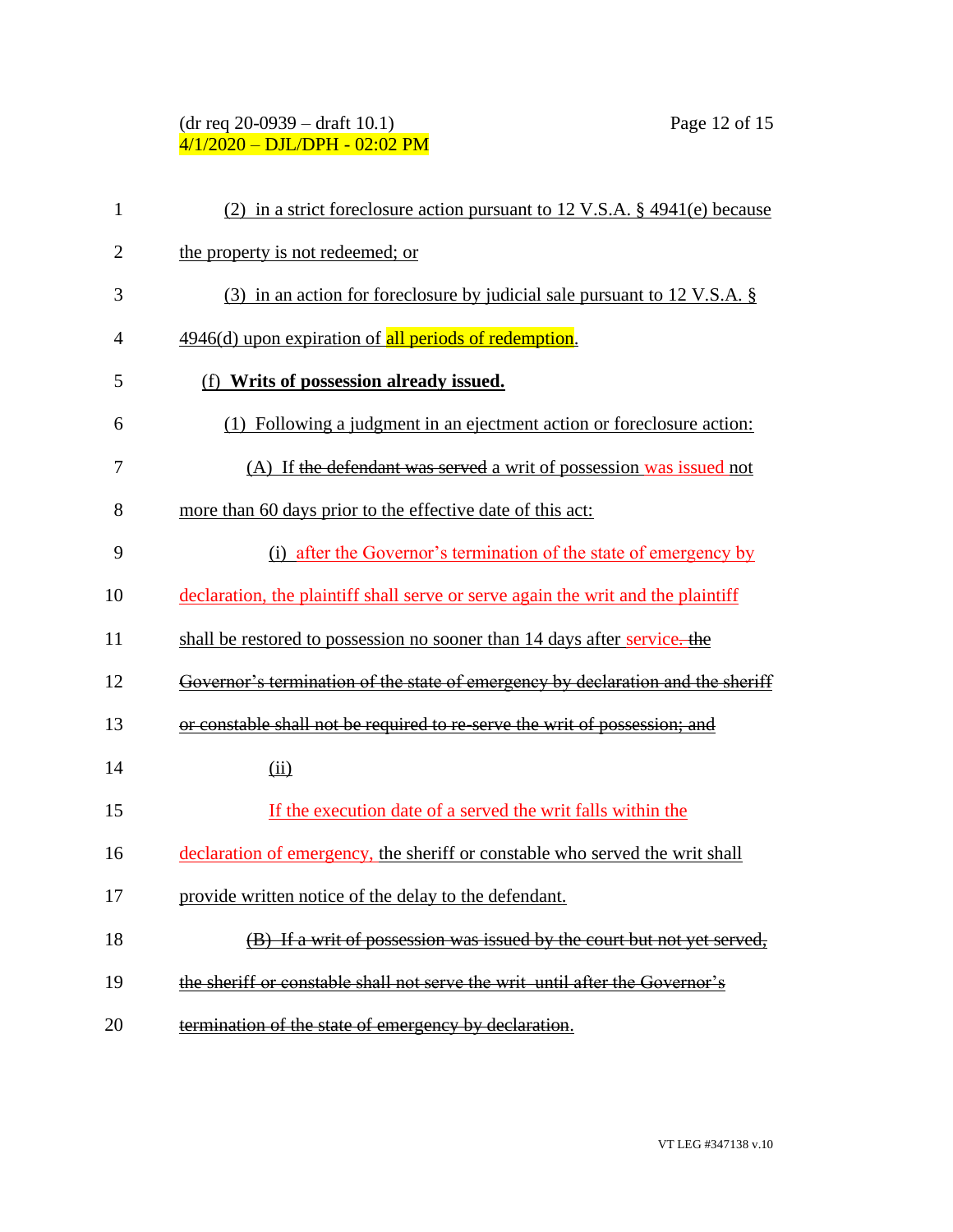### (dr req 20-0939 – draft 10.1) Page 13 of 15 4/1/2020 – DJL/DPH - 02:02 PM

| 1              | (C) The courts and Vermont Legal Aid shall coordinate to ensure that               |
|----------------|------------------------------------------------------------------------------------|
| $\overline{2}$ | defendants in ejectment actions receive notice of the delayed effective dates of   |
| 3              | writs issued by the court.                                                         |
| 4              | (2) The effective date of a writ of possession is stayed as of the start date      |
| 5              | of the emergency period and resumes running when the emergency period              |
| 6              | ends.                                                                              |
| 7              | (g) Resumption of rent escrow hearings.                                            |
| 8              | (1) For any hearing on a motion to order a defendant to pay rent into              |
| 9              | court that occurs within the first 45 days after the emergency period ends, if the |
| 10             | court finds that the tenant is obligated to pay rent and has failed to do so, then |
| 11             | notwithstanding 12 VSA 4853a(d) the court shall order the defendant to pay         |
| 12             | into court:                                                                        |
| 13             | (A) rent as it accrues from the date of the order while the proceeding             |
| 14             | is pending; and                                                                    |
| 15             | (B) rent accrued from:                                                             |
| 16             | the date the motion was served, if the motion was served after<br>(i)              |
| 17             | the effective date of this act; or                                                 |
| 18             | (ii) the end of the emergency period, if the motion was served                     |
| 19             | before the effective date of this act.                                             |
| 20             | The court may reduce the amount of rent the defendant must pay into                |
| 21             | court under subdivision (1) of this subsection after considering:                  |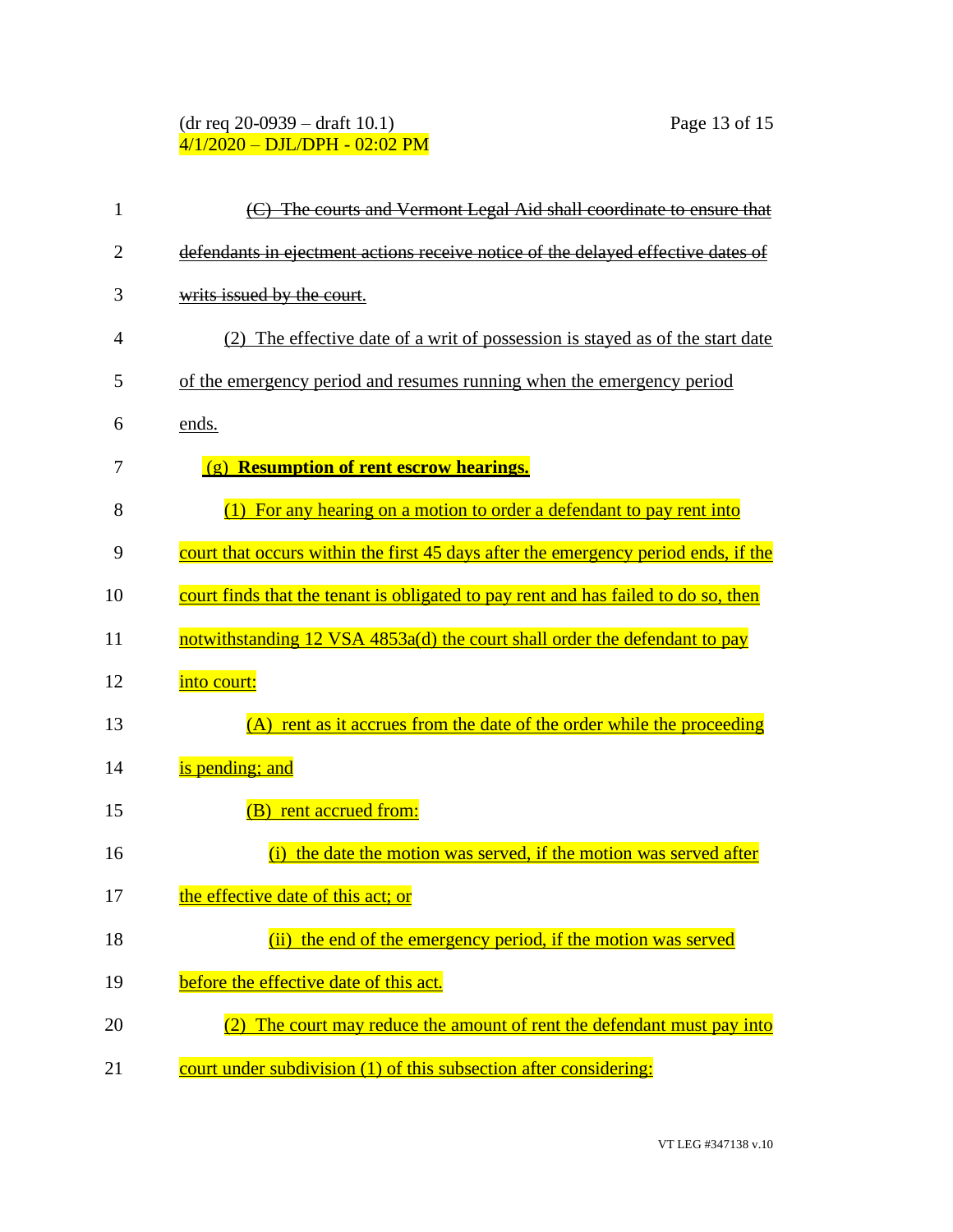## (dr req 20-0939 – draft 10.1) Page 14 of 15 4/1/2020 – DJL/DPH - 02:02 PM

| $\mathbf{1}$ | (A) the tenant's inability to pay due to circumstances arising in the              |
|--------------|------------------------------------------------------------------------------------|
| 2            | emergency period; and                                                              |
| 3            | (B) whether the tenant made good faith attempts to secure available                |
| 4            | emergency rental payment funds.                                                    |
| 5            | (h) Notwithstanding any provision of this act to the contrary, ejectment           |
| 6            | actions for breach of lease pursuant to 9 VSA 4467(b) shall be allowed to          |
| 7            | proceed in court upon the Governor's termination of the state of emergency by      |
| 8            | declaration.                                                                       |
| 9            | During the emergency period, notwithstanding 4 V.S.A. § 27b:<br>(i)                |
| 10           | a party-may file any document that would otherwise require the<br>(1)              |
| 11           | approval or verification of a notary by filing the document with the following     |
| 12           | language inserted above the signature and date:                                    |
| 13           | "I declare that the above statement is true and accurate to the best of my         |
| 14           | knowledge and belief. I understand that if the above statement is false, I will be |
| 15           | subject to the penalty of perjury or other sanctions in the discretion of the      |
| 16           | <mark>court."</mark>                                                               |
| 17           | (2) a document filed pursuant to this subsection shall not require the             |
| 18           | approval or verification of a notary; and                                          |
| 19           | (3) this subsection does not apply to an affidavit in support of a search          |
| 20           | warrant application or to an application for a nontestimonial identification       |
| 21           | order.                                                                             |